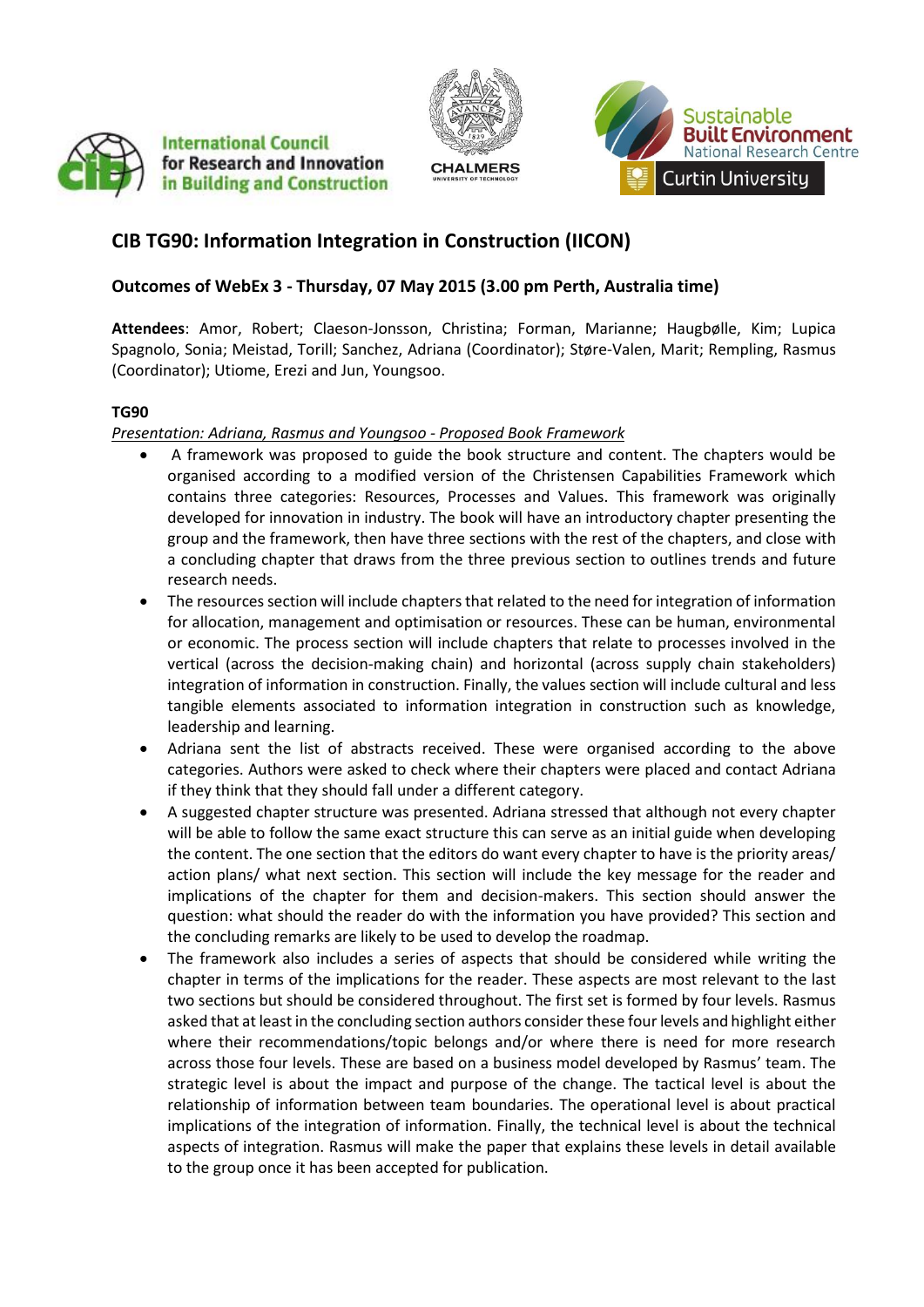- Adriana suggested that even if a chapter is for example focused on the technical level, the authors should consider the implications and relationships to the other three levels.
- Youngsoo explained that in order to attract leaders and decision-makers as readers, push-pull considerations throughout the chapters would be useful. He suggested that two issues should be considered: 1) technology measures, and 2) practical benefit measures. This is very much in line with Rasmus' four levels of implications and authors are encouraged to think about these implications while writing their chapters.

#### *Discussion*

- The group agreed with the overall framework.
- Marit suggested that the third category should be renamed added value. Adriana agreed with the change and will contact some of the authors to change the title of their chapters to be more in line with the category name.
- Erezi asked whether there may be a potential issues with chapters having internal frameworks that do not align with the book framework. Adriana explain that it would depend on the message that the authors want to convey but in principle the framework to analyse the topic of the chapter can be independent from the general framework. However, the editors would encourage all authors to follow the implications for the reader part of the book framework in order to provide consistency across all chapters.
- Adriana suggested that now that the framework has been explained some authors may want to revise their abstract. If this is so, please do not hesitate to contact her before the next WebEx.
- Sonia highlighted that some of the chapters may cover the same topics and asked how this should be handled. Adriana explained that each chapter should be developed as standalone but the editors will make sure that information is not repeated and organise the chapters in a way that they tell a clear story to the reader. The editors may also put authors who are covering the same topics in contact so they can be aware of what each group is focusing on.

#### *CIB World Building Congress, Tampere, Finland, May 2016*

- Information about the congress was distributed to all members before the meeting. This congress will take place in Finland in May 2016 and the abstracts are due on 15 June 2015. All members are encouraged to submit abstracts. It was suggested that they can use the same abstract sent for the chapter and take an incremental writing approach. The conference paper can give the authors an opportunity for early feedback from the academic community on their topic and main approach. Conference papers are usually about half the length of a chapter.
- If enough papers are submitted and accepted, the group could have a session of its own. Adriana asked all members who are submitting abstracts to please let her know so they can have an idea of potential numbers and start organising the session. Additionally, it was suggested that a social gathering and face-to-face meeting could be organised after the session for members to meet in that context. Members who are attending the congress were also asked to let Adriana know so this social gathering can be organised.
- The CIB is requesting each Task Group to provide at least three reviewers. Marit, Sonia, Erezi and Adriana volunteered. Any other members who wants to volunteer as reviewers were encouraged to do so and contact Adriana so she can forward this information to Wim.
- It was also proposed that the group may organise a discussion round table around the topic of information integration as part of the TG session at the congress. Adriana has already been in contact with the WBC16 organisers to reserve a room and will provide more information to the group as it becomes available.

### *Research roadmap*

 This will be the last publication by the group and highly based on the book. This is why authors are encouraged to address the four levels presented by Rasmus as this pyramid would guide the development of the roadmap. The approach to the roadmap may be part of the discussions of the round table at the TG session during the WBC16.